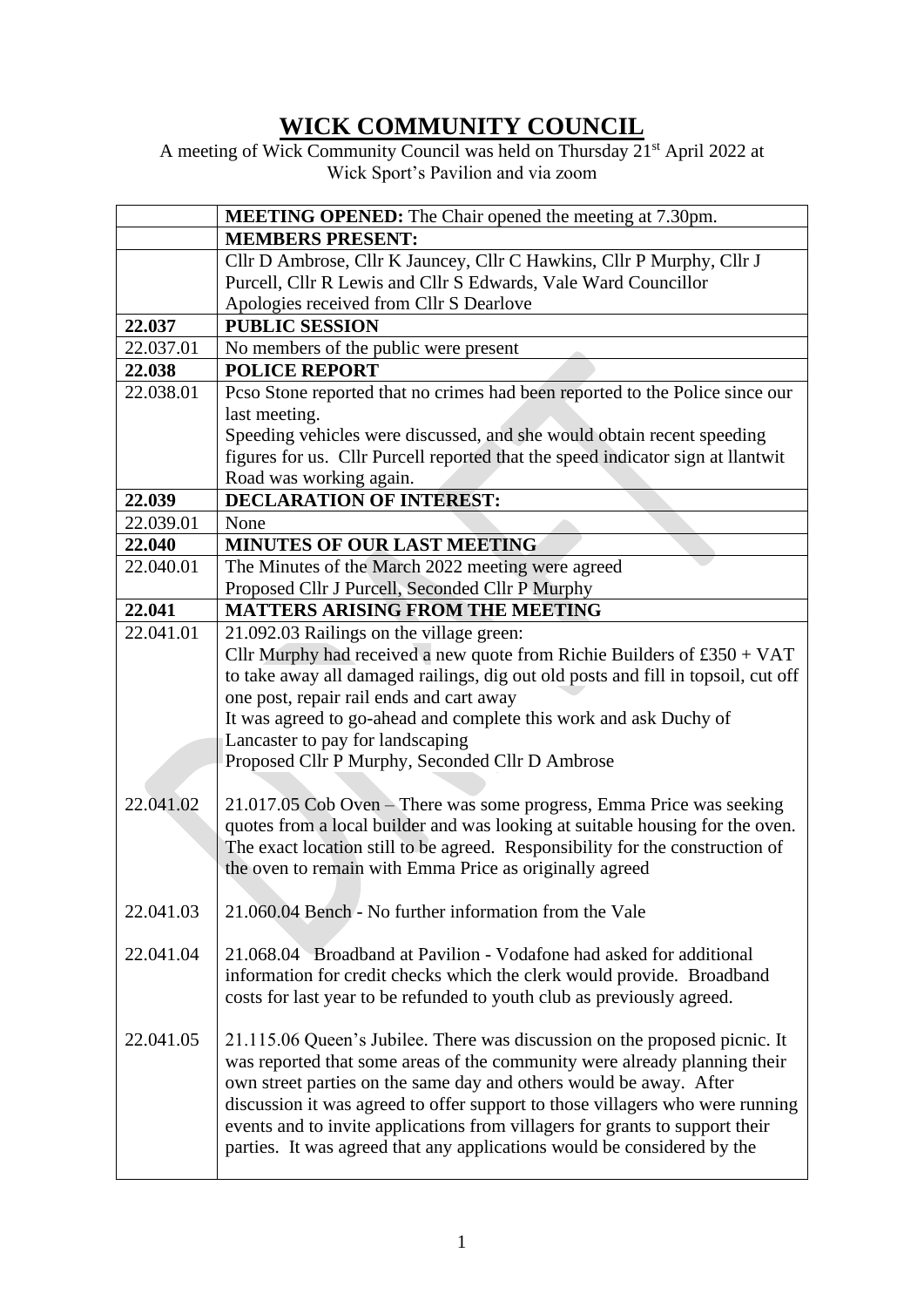|           | Chair, RFO and Clerk who were authorised to approve suitable grants.                                                                                                                                                            |
|-----------|---------------------------------------------------------------------------------------------------------------------------------------------------------------------------------------------------------------------------------|
|           | Notices to go on Village Hub and website                                                                                                                                                                                        |
|           | Proposed Cllr D Ambrose, Seconded Cllr R Lewis                                                                                                                                                                                  |
| 22.041.07 | Pavement on Broughton Road. This and other issues in the area were<br>discussed. Concern that it was looking shabby there with the damage to the<br>bus shelter roof and the street sign for the playground lying on the floor. |
|           | Clerk to write to the Vale                                                                                                                                                                                                      |
| 22.042    | <b>FINANCE</b>                                                                                                                                                                                                                  |
| 22.042.01 | Appointment of Internal Auditor, Linda Williams was agreed                                                                                                                                                                      |
|           | Proposed Cllr P Murphy, Seconded Cllr C Hawkins                                                                                                                                                                                 |
|           | As of today's date, the council's bank account balance was £1777.12 in the                                                                                                                                                      |
|           | current account and £20057.28 in the deposit account. These balances                                                                                                                                                            |
|           | reconcile with the Community Council's records.                                                                                                                                                                                 |
|           | RFO sent the end of year bank reconciliation to councillors.                                                                                                                                                                    |
|           | The VAT claim to HMRC was successful for year-end 2019 to 2021. We                                                                                                                                                              |
|           | were refunded £1128.68.                                                                                                                                                                                                         |
| 22.043    | <b>PLANNING MATTERS</b>                                                                                                                                                                                                         |
| 22.043.01 | <b>Decisions</b>                                                                                                                                                                                                                |
|           | 2022/00011/LBC Location: Church Farm, Clemenstone                                                                                                                                                                               |
|           | Repairs and replacement of windows and tiles - Approved                                                                                                                                                                         |
| 22.043.02 | <b>Applications</b>                                                                                                                                                                                                             |
|           | 2022/00328/FUL (SFL)                                                                                                                                                                                                            |
|           | Location: The Granary, Trepit Road, Wick                                                                                                                                                                                        |
|           | Proposal: Side two storey extension with rear flat roof dormer - No                                                                                                                                                             |
|           | observations                                                                                                                                                                                                                    |
|           | 2022/00357/FUL (TH)                                                                                                                                                                                                             |
|           | Location: Glan Y Mor Farm, Wick                                                                                                                                                                                                 |
|           | Proposal: Rear single storey extension to form utility room and boot room.<br>internal alterations - No observations                                                                                                            |
|           | 2022/00411/FUL                                                                                                                                                                                                                  |
|           | Location 2 Lodge Cottages, David Street, Wick.                                                                                                                                                                                  |
|           | Proposal: Retrospective application to convert single dwelling house into 6                                                                                                                                                     |
|           | bed HMO. Several members of the public had been in contact concerning                                                                                                                                                           |
|           | this. Concerns that HMO with 6 bedrooms has been operating in the village                                                                                                                                                       |
|           | without planning permission, building regs etc                                                                                                                                                                                  |
|           | Car parking is of significant concern. They are showing 4 spaces, but doubt                                                                                                                                                     |
|           | that meets design criteria for parking spaces, i.e., width, turning space etc.                                                                                                                                                  |
|           | Neighbours had submitted photos of the traffic situation caused by parking.                                                                                                                                                     |
|           | It was agreed to support the residents' concerns and to object to the                                                                                                                                                           |
|           | application                                                                                                                                                                                                                     |
| 22.044    | <b>CORRESPONDENCE</b><br>Letter from Tracy Holloway concerning a memorial bench on the Village                                                                                                                                  |
|           | Green. No objections from Community Council, applicant to be advised to                                                                                                                                                         |
|           | contact the Duchy of Lancaster who owned the land in question                                                                                                                                                                   |
| 22.045    | <b>REPORTS FROM OUTSIDE COMMITTEES etc</b>                                                                                                                                                                                      |
| 22.045.01 | Cllr Purcell had been unable to attend a meeting of the Village Hall                                                                                                                                                            |
|           | Committee                                                                                                                                                                                                                       |
|           |                                                                                                                                                                                                                                 |